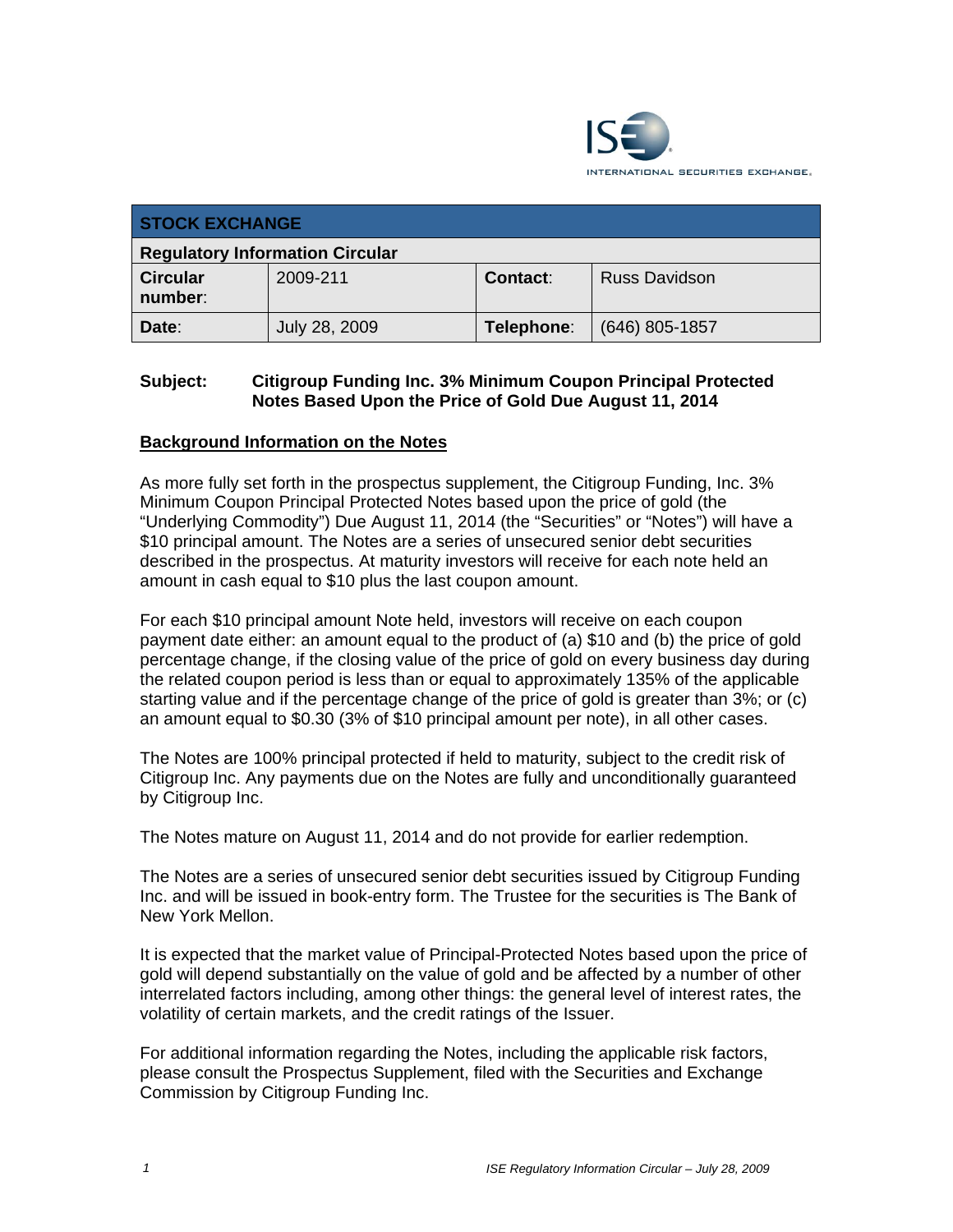### **Exchange Rules Applicable to Trading in the Notes**

The Notes are considered equity securities, thus rendering trading in the Notes subject to the Exchange's existing rules governing the trading of equity securities.

#### **Trading Hours**

Trading in the Notes on ISE is on a UTP basis and is subject to ISE equity trading rules. The Notes will trade from 8:00 a.m. until 8:00 p.m. Eastern Time. Equity Electronic Access Members ("Equity EAMs") trading the Notes during the Extended Market Sessions are exposed to the risk of the lack of the calculation or dissemination of underlying index value or intraday indicative value ("IIV"). For certain derivative securities products, an updated underlying index value or IIV may not be calculated or publicly disseminated in the Extended Market hours. Since the underlying index value and IIV are not calculated or widely disseminated during Extended Market hours, an investor who is unable to calculate implied values for certain derivative securities products during Extended Market hours may be at a disadvantage to market professionals.

**This Regulatory Information Circular is not a statutory Prospectus. Equity EAMs should consult the Trust's Registration Statement, SAI, Prospectus and the Fund's website for relevant information.**